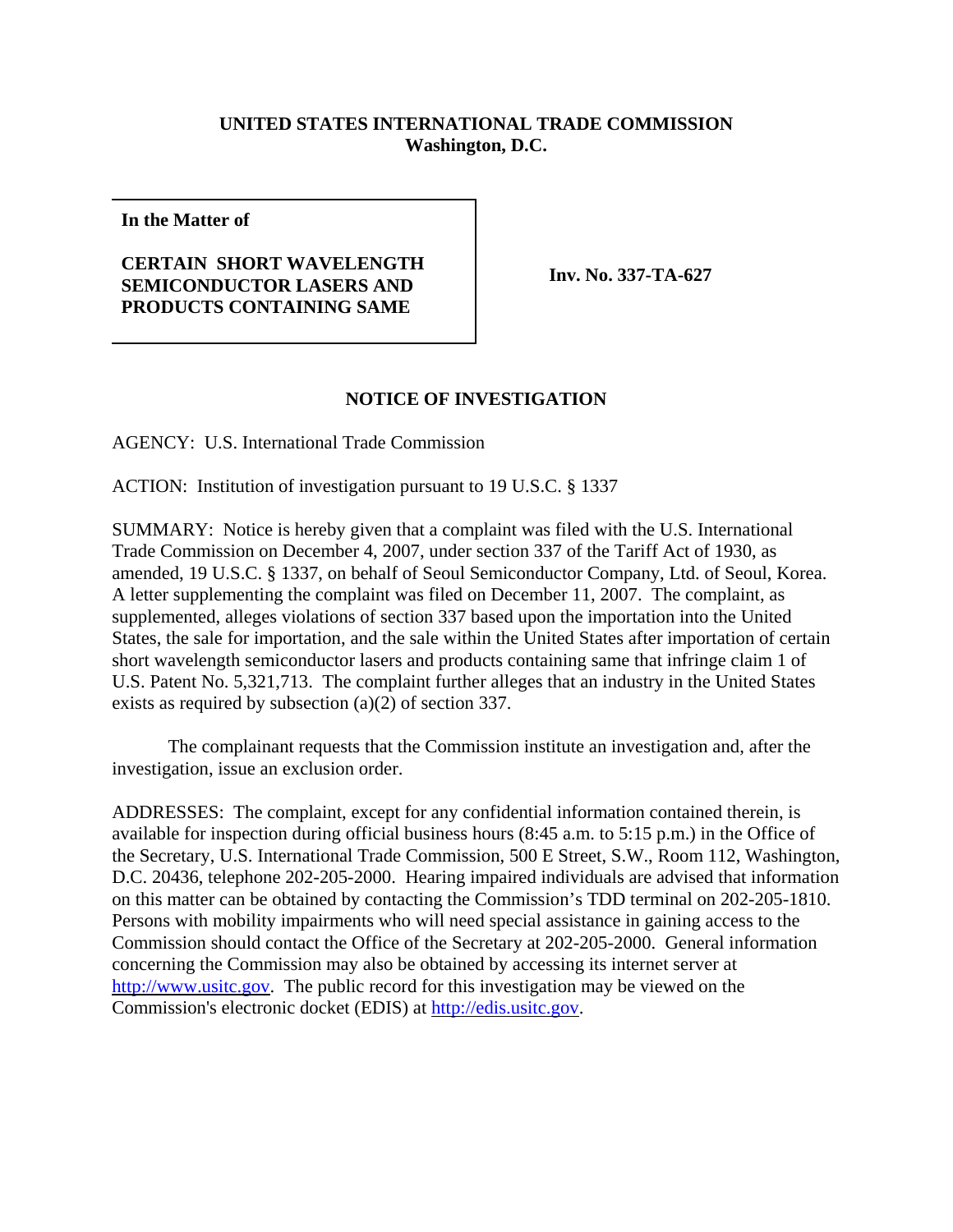FOR FURTHER INFORMATION CONTACT: Juan Cockburn, Esq., Office of Unfair Import Investigations, U.S. International Trade Commission, telephone (202) 205-2572.

AUTHORITY: The authority for institution of this investigation is contained in section 337 of the Tariff Act of 1930, as amended, and in section 210.10 of the Commission's Rules of Practice and Procedure, 19 C.F.R. § 210.10 (2007).

SCOPE OF INVESTIGATION: Having considered the complaint, the U.S. International Trade Commission, on January 3, 2008, ORDERED THAT –

(1) Pursuant to subsection (b) of section 337 of the Tariff Act of 1930, as amended, an investigation be instituted to determine whether there is a violation of subsection  $(a)(1)(B)$  of section 337 in the importation into the United States, the sale for importation, or the sale within the United States after importation of certain short wavelength semiconductor lasers or products containing same that infringe claim 1 of U.S. Patent No. 5,321,713, and whether an industry in the United States exists as required by subsection (a)(2) of section 337;

(2) For the purpose of the investigation so instituted, the following are hereby named as parties upon which this notice of investigation shall be served:

(a) The complainant is  $-$ 

Seoul Semiconductor Company, Ltd. 148-29 Kasan-Dong Kuemchun-Gu Seoul, 153-023, Korea

(b) The respondent is the following entity alleged to be in violation of section 337, and is the party upon which the complaint is to be served:

> Nichia Corporation 491 Oka, Kaminaka-Cho, Anan-Shi, Tokushima 774-8601, Japan

(c) The Commission investigative attorney, party to this investigation, is Juan Cockburn, Esq., Office of Unfair Import Investigations, U.S. International Trade Commission, 500 E Street, S.W., Room 401Q, Washington, D.C. 20436; and

(3) For the investigation so instituted, the Honorable Paul J. Luckern is designated as the presiding administrative law judge.